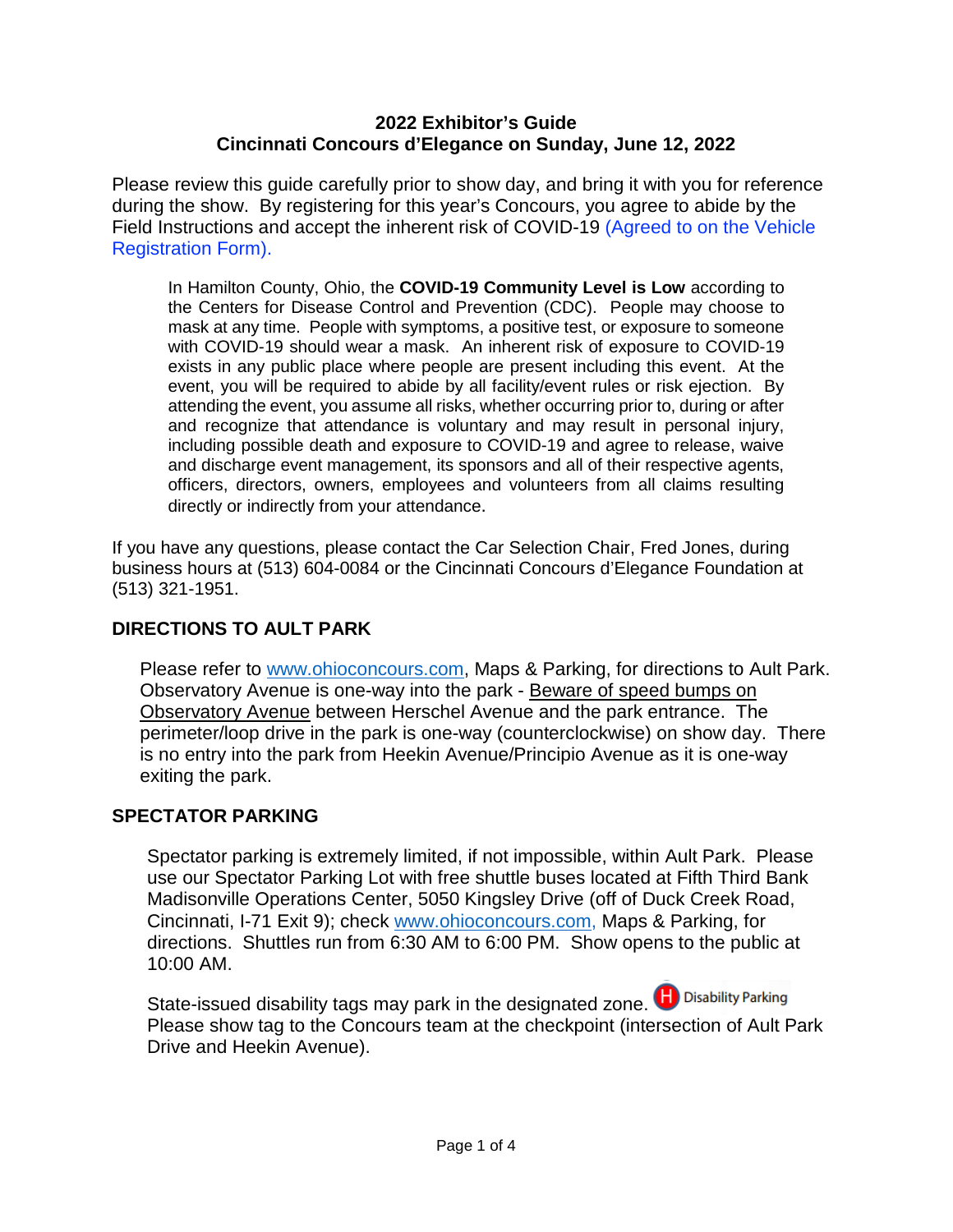# **SHOW TICKET INFORMATION**

Each registered vehicle will receive two wristbands required for show admission. Additional tickets may be ordered at pre-show discounted price online at [www.ohioconcours.com.](http://www.ohioconcours.com/)

### **SCHEDULE AND FIELD INSTRUCTIONS SATURDAY, JUNE 11, 2022**

# **12:00 PM – OVERNIGHT TRAILER PARKING**

- Secure trailer parking opens at 12:00 PM at Ault Park. Trailer preregistration is required on your Vehicle Registration Form.
- Upon arrival, all drivers must check in with the Concours Parking Security Manager on the north side of the park (at the Parking HQ trailer).
- Please do not leave your vehicle(s) or trailer(s) before 12:00 PM and without first checking in with the Parking Security Manager.
- Overnight stays in the park are not permitted by the Park Board.

# **SUNDAY, JUNE 12, 2022**

# **6:30 AM to 9:00 AM – REGISTRATION AND FIELD PLACEMENT**

- All vehicles need to be on the show field by 9:00 AM.
	- Registration of invited vehicles is open from 6:30 AM to 9:00 AM. Refer to the 2022 Park Map for Exhibitors: [https://ohioconcours.com/wp](https://ohioconcours.com/wp-content/uploads/2022/04/2022-Park-Map-for-Exhibitors.pdf)[content/uploads/2022/04/2022-Park-Map-for-Exhibitors.pdf](https://ohioconcours.com/wp-content/uploads/2022/04/2022-Park-Map-for-Exhibitors.pdf)
- Registration is located at the base of the hill on Observatory Avenue. **Please queue up on the right side of the street as directed.**

Registration Packets (Required to get into the loop) include:

- Entry pass (required to get to overnight trailers)
- Admission wristbands to be worn during show hours (2 per vehicle entrant)
- Exhibitor Lanyards (required for Exhibitor Hospitality Area "HOSP AREA")
- Show Program
- Car Owner Gift Bag

Designated areas for trailer unloading and parking are provided on site as well as temporary unloading of support vehicles. Please comply with the directions of the Concours staff.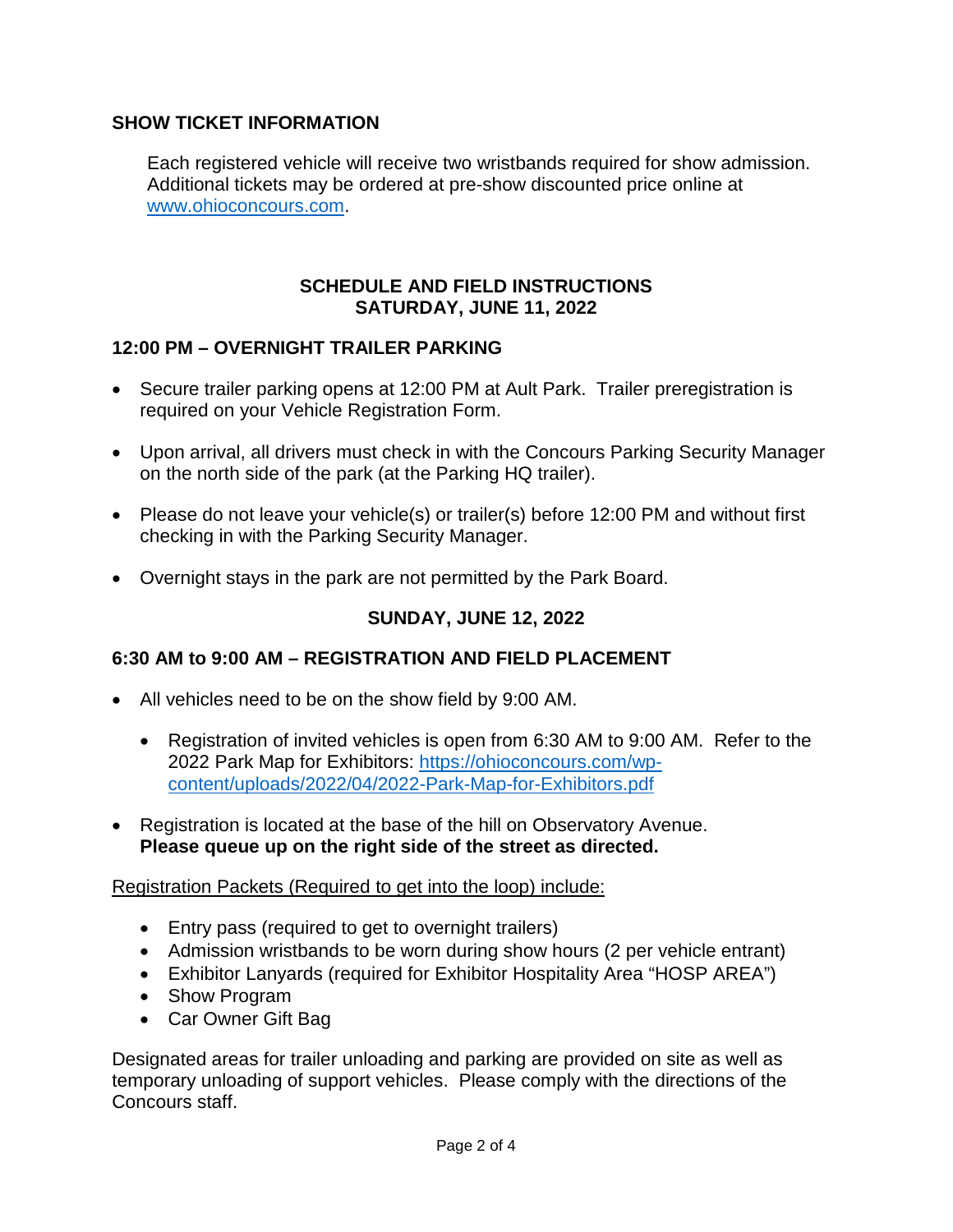Show vehicles need to enter the assigned field via the appropriate gate (A1, A3, or A4). You will be directed to your specific space on the field by the Concours staff.

Support vehicles, **trailers and/or tow vehicles cannot** enter the show field. Concours tow carts are available for non-running or racing vehicles. Indicate on your registration form if towing will be needed. For towing on and off of the field, you may also request assistance from any radio-equipped Concours official.

## **SCHEDULE AND FIELD INSTRUCTIONS 6:30 AM to 4:00 PM – ON THE SHOW FIELD**

Each class will have a Class Host to assist and watch over cars in the owner's absence. Please confirm with your Class Host your cell phone number and if you are leaving your car unattended for any length of time. Class Hosts can be identified by light blue ball caps and blue shirts.

Use of private golf carts within the park is prohibited by Park Board rules. Concours staff with authorized carts will be available to provide support for car owners and spectators who require special assistance. Please notify your Class Host if you expect to need assistance during the day.

*Only signage produced by the Concours may be displayed on the show field. No extraneous signs or other materials such as books, mannequins, mascots, models, pedal cars, trophies, underbody mirrors, etc. is permitted. Display of original tools, jacks, etc. is allowed.*

Please refer to the Show Program for additional activities and locations.

# **7:00 AM to 2:00 PM – CAR EXHIBITOR HOSPITALITY AREA**

- Located adjacent to North Entry Gate (Gate A4).
- Exhibitor lanyard tag is required for entry.
- Continental breakfast items are available starting at 7:00 AM.
- Complimentary snacks and bottled water available until 2:00 PM.

# **9:30 AM to 12:00 PM – JUDGING OF VEHICLES**

The vehicle owner or authorized representative must be present for judging. Please advise your Class Host if you are temporarily leaving your vehicle.

Please refer to the "ENTRANTS" menu on [www.ohioconcours.com](http://www.ohioconcours.com/) for judging, class, and awards details. Note that operational checks and engine starting will be required for all judged vehicles except those in the Racing and Antique classes.